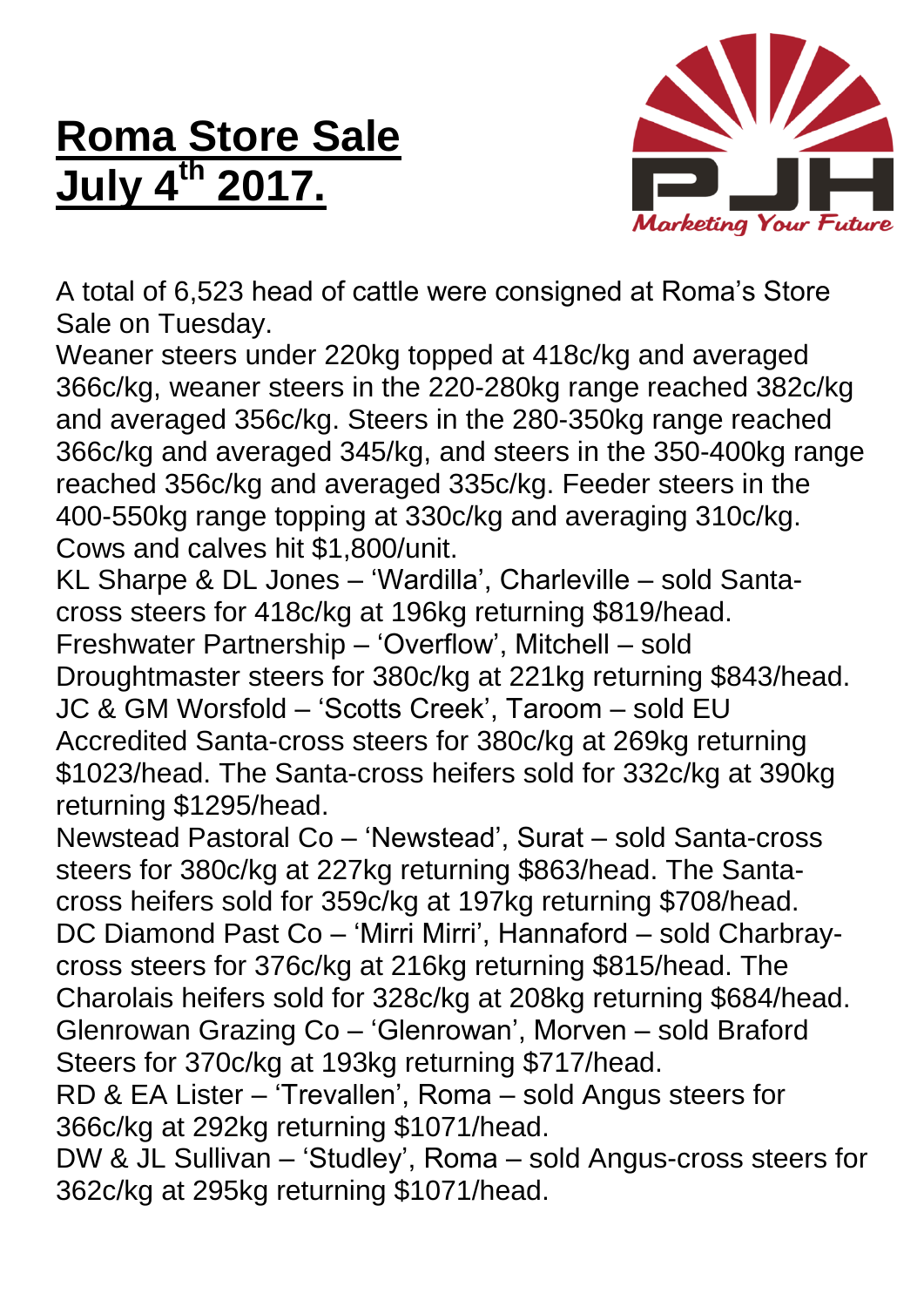Derbyshire Downs Pastoral Co – 'Derbyshire Downs', Augathella – sold Angus steers for 360c/kg at 304kg returning \$1095/head. The Angus-cross heifers went for 323c/kg at 271kg returning \$877/head.

Stinson Pastoral Co – 'Hillyview', Amby – sold Angus steers for 356c/kg at 313kg returning \$1115/head,

Elrose Family – 'Elrose Station', Boulia – sold Charolais-cross steers for 351c/kg at 368kg returning \$1292/head.

LJ & SG Hanna – 'Terrarara', Mitchell – sold Santa-cross steers for 348c/kg at 330kg returning \$1151/head.

D & S Joliffe - 'Walhallow', Amby – sold Santa-cross steers for 323c/kg at 421kg returning \$1362/head.

Heifers under 220kg topped at 359c/kg and averaged 321c/kg, while heifers in the 220 – 280kg range topped at 334c/kg and averaged 308c/kg. Heifers in the 280-350kg range topped at 330c/kg, averaging 291c/kg. Heifers in the 350-450kg range topped at 332c/kg, averaging 278c/kg.

Arrabury Pastoral Co – 'Mineeda', Blackall – sold Charolais-cross heifers for 334c/kg at 223kg returning \$748/head.

Weonia Grazing Co – 'Weonia', Bollon – sold Charolais-cross heifers for 330c/kg at 350kg returning \$1155/head.

Cows in the 300-400kg range reached 226c/kg and averaged 186c/kg, while cows in the 400kg-500kg range reached 255c/kg and averaged 210c/kg. Cows over 500kg topped at 270c/kg, averaging 222c/kg.

DC Diamond Past – 'Mirri Mirri', Hannaford – sold Cross-breed cows for 246c/kg at 450kg returning \$1107/head.

D & K Twist – 'Juandah Downs', Mungallala – sold Cow and calves for \$1,800/unit.

## *PJH sell 8 th position next week.*